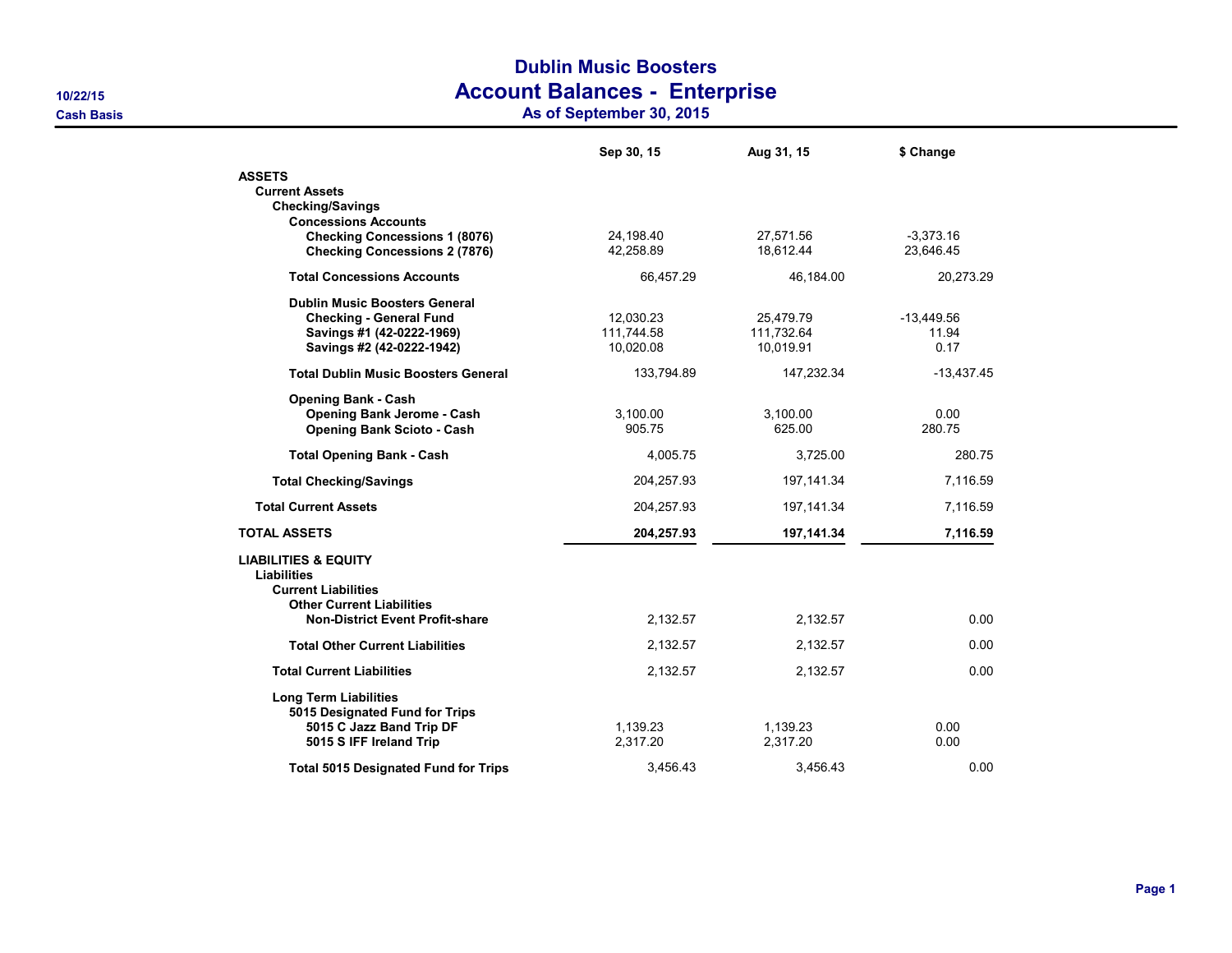## Dublin Music Boosters 10/22/15 Account Balances - Enterprise

Cash Basis As of September 30, 2015

|                                                                                                                                                | Sep 30, 15                                   | Aug 31, 15                                 | \$ Change                                           |
|------------------------------------------------------------------------------------------------------------------------------------------------|----------------------------------------------|--------------------------------------------|-----------------------------------------------------|
| 5020 Band Camp Designated Fund<br>5020 C Band Camp 2015 DF<br>5020 J Band Camp 2015 DF<br>5020 S Band Camp 2015 DF                             | $-915.51$<br>$-151.49$<br>$-4,465.13$        | $-1,121.51$<br>$-271.88$<br>$-1,976.43$    | 206.00<br>120.39<br>$-2,488.70$                     |
| <b>Total 5020 Band Camp Designated Fund</b>                                                                                                    | $-5,532.13$                                  | $-3,369.82$                                | $-2,162.31$                                         |
| 5045 DMB Special Events DF<br>5045 C DMB Special Events<br>5045 J DMB Special Events<br>5045 O DMB Special Events<br>5045 S DMB Special Events | 7,979.47<br>3,308.27<br>1,687.95<br>1,485.29 | 9,636.22<br>5,825.20<br>437.08<br>2,086.42 | $-1,656.75$<br>$-2,516.93$<br>1,250.87<br>$-601.13$ |
| <b>Total 5045 DMB Special Events DF</b>                                                                                                        | 14,460.98                                    | 17,984.92                                  | $-3,523.94$                                         |
| 5050 Choir Designated Fund<br>5050 J Choir DF<br>5050 S Choir DF                                                                               | 2,413.29<br>763.00                           | 2,413.29<br>763.00                         | 0.00<br>0.00                                        |
| Total 5050 Choir Designated Fund                                                                                                               | 3,176.29                                     | 3,176.29                                   | 0.00                                                |
| 5051 Orch Misc Designated Fund<br>5051 C Orch Misc Fund DF<br>5051 J Orch Misc Fund DF<br>5051 S Orch Misc Fund DF                             | 1,666.55<br>1,085.96<br>616.50               | 1,666.55<br>1,085.96<br>616.50             | 0.00<br>0.00<br>0.00                                |
| <b>Total 5051 Orch Misc Designated Fund</b>                                                                                                    | 3,369.01                                     | 3,369.01                                   | 0.00                                                |
| 5060 Director's Designated Fund<br>5060 C Director's DF<br>5060 J Director's DF<br>5060 S Director's DF                                        | 41,375.31<br>3,479.15<br>4,517.34            | 48,481.77<br>4,240.56<br>4,517.34          | $-7,106.46$<br>$-761.41$<br>0.00                    |
| <b>Total 5060 Director's Designated Fund</b>                                                                                                   | 49,371.80                                    | 57,239.67                                  | $-7,867.87$                                         |
| 6010 Video Designated Fund<br>6010 C Video Fund DF<br>6010 S Video Fund DF                                                                     | $-113.06$<br>14.12                           | 4.212.94<br>14.12                          | $-4.326.00$<br>0.00                                 |
| <b>Total 6010 Video Designated Fund</b>                                                                                                        | $-98.94$                                     | 4,227.06                                   | $-4,326.00$                                         |
| 6020 Uniform Fee Acc Desig Fnd<br>6020 C Uniform Fees/Acces DF<br>6020 J Uniform Fees/Acces DF<br>6020 S Uniform Fees/Acces DF                 | $-1,280.59$<br>5,874.39<br>18,102.59         | 23,278.41<br>5,844.39<br>19,533.07         | $-24,559.00$<br>30.00<br>$-1,430.48$                |
| Total 6020 Uniform Fee Acc Desig Fnd                                                                                                           | 22,696.39                                    | 48,655.87                                  | $-25,959.48$                                        |